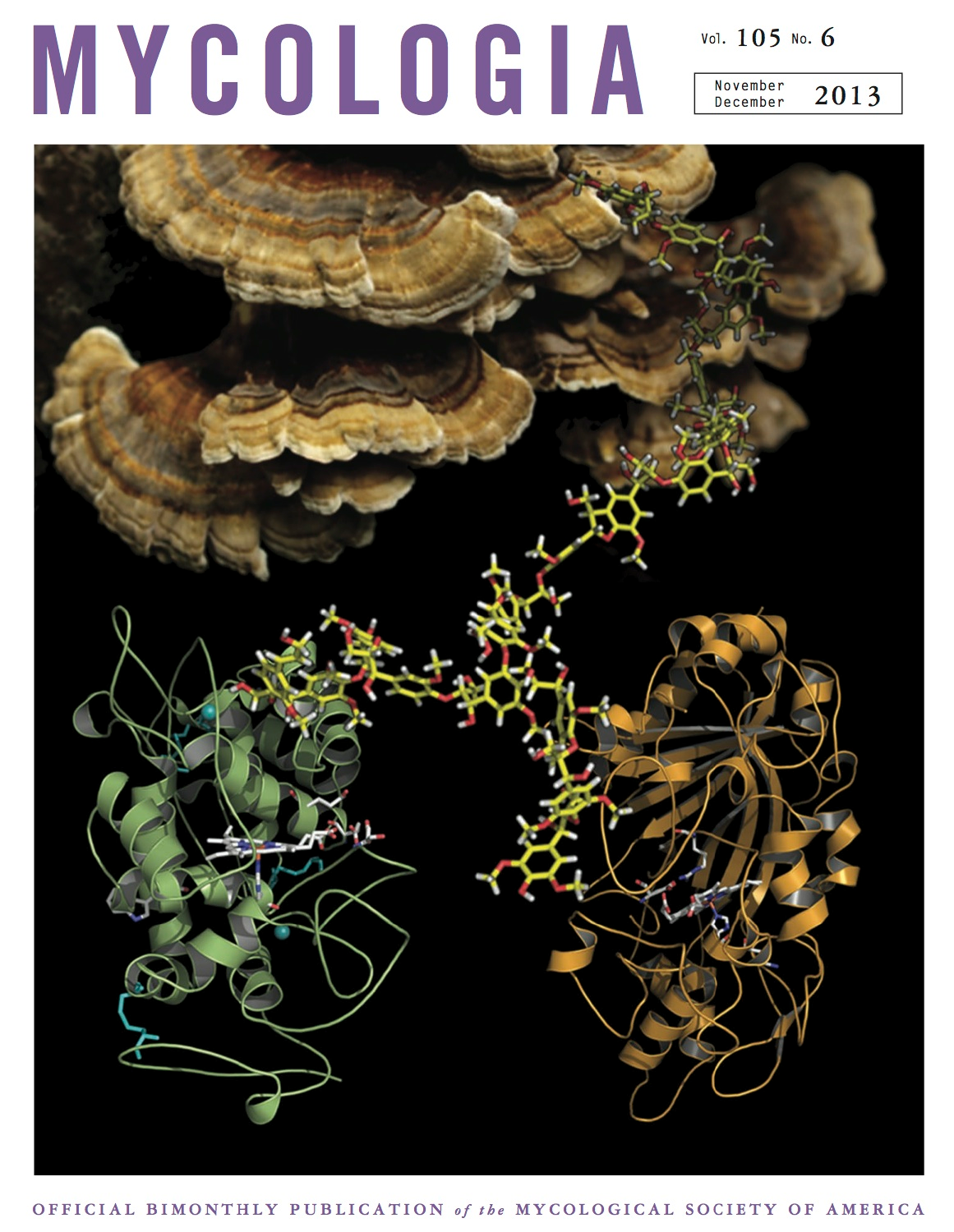## Toward genome-enabled mycology

David S. Hibbett $<sup>1</sup>$ </sup>

Biology Department, Clark University, Worcester, Massachusetts 01610

Jason E. Stajich

Department of Plant Pathology and Microbiology, University of California, Riverside, California 92521

Joseph W. Spatafora

Department of Botany and Plant Pathology, Oregon State University, Corvallis, Oregon 97331

Abstract: Genome-enabled mycology is a rapidly expanding field that is characterized by the pervasive use of genome-scale data and associated computational tools in all aspects of fungal biology. Genomeenabled mycology is integrative and often requires teams of researchers with diverse skills in organismal mycology, bioinformatics and molecular biology. This issue of Mycologia presents the first complete fungal genomes in the history of the journal, reflecting the ongoing transformation of mycology into a genomeenabled science. Here, we consider the prospects for genome-enabled mycology and the technical and social challenges that will need to be overcome to grow the database of complete fungal genomes and enable all fungal biologists to make use of the new data.

Key words: bioinformatics, fungi, genomics, phylogeny, Polyporales

### **INTRODUCTION**

To understand the functional biology and evolutionary relationships of Fungi, mycologists have readily embraced new technologies. In the 1960s, for example, fungal biologists enthusiastically adopted electron microscopy, which allowed unprecedented resolution of subcellular characters that informed both cell biology and systematics (Bracker 1967). Publications on fungal ultrastructure appeared frequently throughout the 1970s and 1980s (Kimbrough 1981, Mims 1991), but in the 1990s they were largely replaced by a flood of phylogenetic analyses based on the revolutionary new technique of PCR (FIG. 1). Today another mycological revolution is taking place, one based on fungal genomes. This issue of Mycologia includes the first publication of new genomes in

the history of the journal (Binder et al. 2013), reflecting the ongoing transformation of mycology into a genome-enabled science. Here we consider the effect of genomics on mycology and the adjustments that will be necessary to let all fungal biologists benefit from the new data.

Fungal genomes accumulated slowly at first but now are being produced at an exponential rate. The first genome of a fungus (or any eukaryote), Saccharomyces cerevisiae, was published in 1996 (Goffeau et al. 1996), followed by *Schizosaccharomyces pombe* (Wood et al. 2002) and Neurospora crassa (Galagan et al. 2003), while the first basidiomycete genome was that of the model white-rot fungus Phanerochaete chrysosporium (Martinez et al. 2004). These early species were targeted because of their importance as experimental organisms, but genomics is no longer reserved for model systems. In 2012 alone the Joint Genome Institute (JGI) of the US Department of Energy completed whole-genome sequences of more than 50 fungal species (http://genome.jgi.doe.gov/ programs/fungi/index.jsf) (FIG. 1) and GenBank (http://www.ncbi.nlm.nih.gov/genome/browse/) currently houses 417 fungal genomes representing 267 species, but this is just the beginning. The 1000 Fungal Genomes (1KFG) project, which was initiated in 2011 (http://1000.fungalgenomes.org), aims to sequence representatives of approximately two genera from each of the roughly 656 recognized families of Fungi (Kirk et al. 2008), and the Genomes Online Database (GOLD) reports 2364 fungal genome projects completed or in progress, representing more than 40% of all eukaryotic genome projects (http:// www.genomesonline.org/cgi-bin/GOLD/phylogenetic\_ distribution.cgi).

The current issue of Mycologia marks a small (but we think significant) step toward genome-enabled mycology. Binder et al. (Binder et al. 2013) report whole genomes of three species of Polyporales (Agaricomycetes): Bjerkandera adusta, Phlebia brevispora and Ganoderma lucidum, which were sequenced and annotated by the JGI. Binder et al. is focused primarily on phylogenetics, while a set of companion papers illustrates the potential for combining genomics and phylogenetics with functional biology of Fungi. A major motivation for genomic studies of Polyporales is their effect on the carbon cycle through wood decay (Grigoriev et al. 2011). Accordingly, the companion papers emphasize gene families encoding enzymes that are important in decay, including carbohydrate-active enzymes (Hori et al. 2013),

Submitted 21 Jun 2013; accepted for publication 4 Jul 2013. 1Corresponding author. E-mail: dhibbett@clarku.edu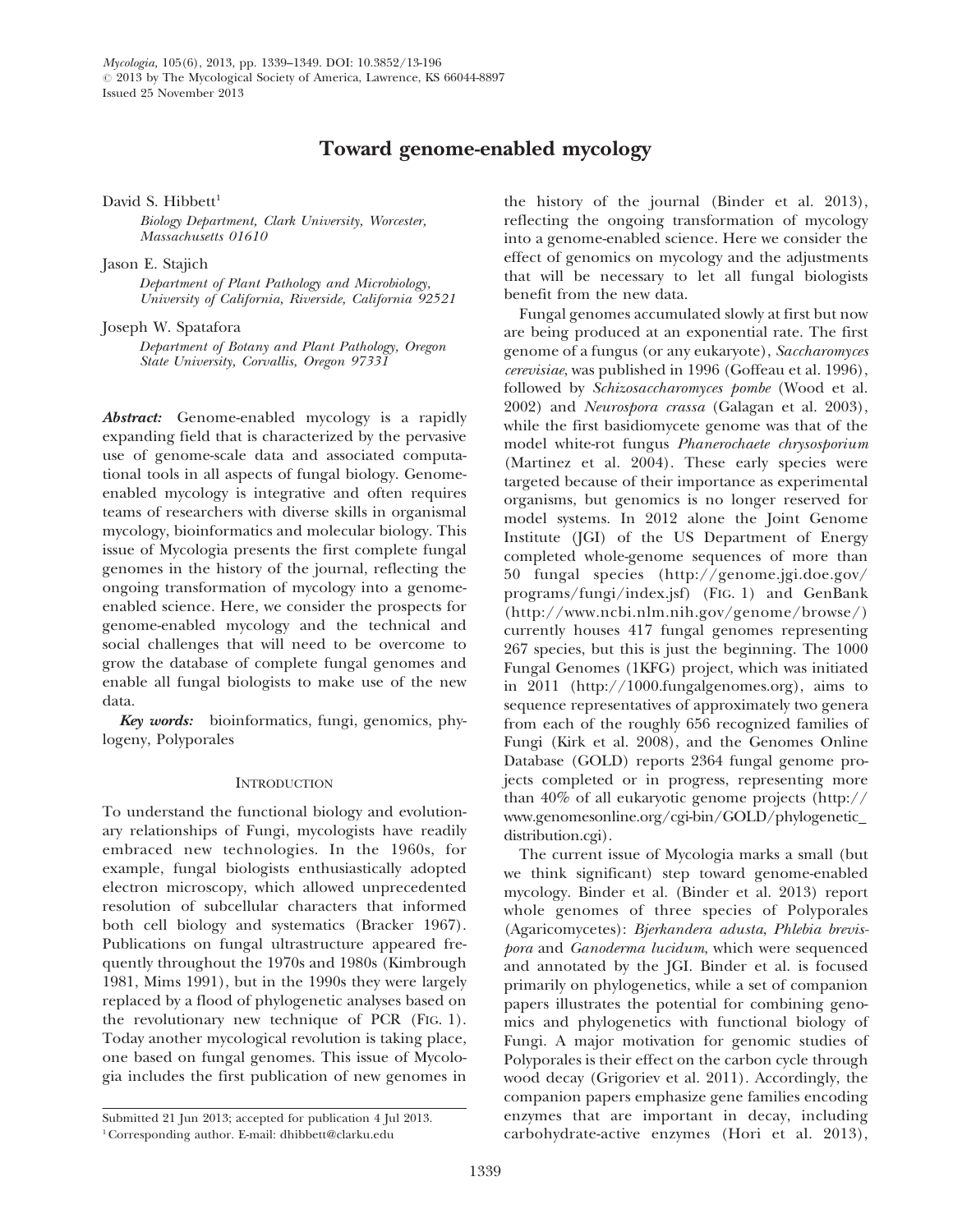

FIG. 1. Numbers of papers in Mycologia focused on electron microscopy (top) or phylogenetics (middle; based on a survey of the title field in searches of ISI-cited article for Mycologia 1945–2013) and fungal genomes deposited in GenBank as of Jun 2013, beginning with S. cerevisiae in 1996 (arrow, bottom panel). After the publication of the PCR (arrow, middle panel) molecular phylogenetics replaced ultrastructural analyses. The asterisk corresponds to the publication of the ''Deep Hypha'' issue of Mycologia (Blackwell et al. 2006).

lignin-degrading peroxidases (Ruiz-Duenas et al. 2013) and cytochrome P450s (Yadav et al. 2013).

Polyporales exhibit both bipolar (single locus) and tetrapolar (two-locus) mating systems, which Gilbertson suggested might be correlated with decay mode (Gilbertson 1980, 1981). It is fitting, therefore, that one of the companion papers in this issue (James et al. 2013) reconstructs mechanisms of transformations between bipolar and tetrapolar mating systems in Polyporales and other Agaricomycetes and evaluates their possible relationship to decay type. Other functionally significant gene families treated in the

companion articles include ABC transporters (Kovalchuk et al. 2013b), cerato-platanins (Chen et al. 2013), hydrophobins (Mgbeahuruike et al. 2013) and proteins associated with RNA interference (RNAi) (Yang et al. 2013). Finally, a phylogenetic study by (Ortiz-Santana et al. 2013) analyzes evolutionary relationships in the ''Antrodia clade'' of brown-rot Polyporales, using ribosomal RNA genes representing 123 species in 26 genera.

The common element uniting all papers in this issue is the application of phylogenetic methods. Still, it would be premature to say that phylogenetics and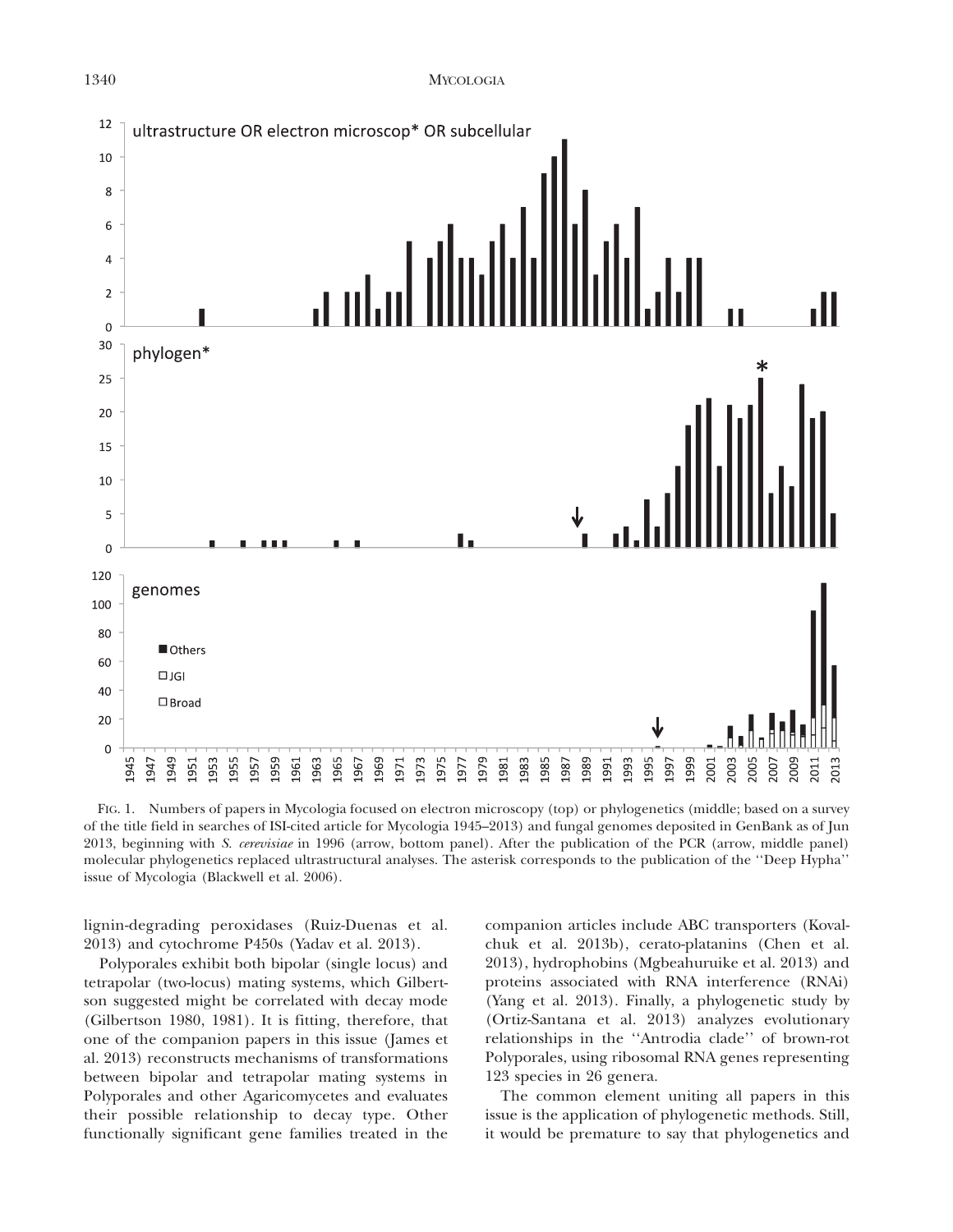genomics have been fully integrated in fungal biology. To be sure, there have been advances in resolving the backbone of the fungal phylogeny using genomic data (Fitzpatrick et al. 2006, Robbertse et al. 2006, Liu et al. 2008, Liu et al. 2009, Medina et al. 2011, Robbertse et al. 2011, Ebersberger et al. 2012, Floudas et al. 2012, Padamsee et al. 2012, Binder et al. 2013), but detailed knowledge about the fine branches of the fungal tree of life are still based almost entirely on phylogenetic analyses of one or a few genes sampled in many species, as in the analysis of Ortiz-Santana et al. (2013). Similarly, most of the phylogenies in the companion articles illustrate the relationships within gene families, but for the most part they have not been reconciled with the organismal phylogeny—the studies of Yang et al. (2013) and Ruiz-Duenas et al. (2013) are exceptions—and therefore they do not explicitly reconstruct the patterns of gene duplication and loss that could be associated with functional diversification. Below, we consider the prospects for a new genome-enabled mycology, highlighting selected recent studies that illustrate how genomic, phylogenetic and functional perspectives can be integrated with applications to all branches of fungal biology.

#### ENVISIONING GENOME-ENABLED MYCOLOGY

Genome-enabled mycology will be characterized by the pervasive use of genome-scale data and associated computational tools in descriptive and hypothesisdriven investigations in all aspects of fungal biology, including genetics, cell and molecular biology, physiology, ecology, conservation biology, systematics, symbiosis and pathology. The transformation of mycology into a genome-enabled science is being accelerated by advances in DNA sequencing technology and by more accessible and distributed high-end computing infrastructures. Genome sequencing currently is restricted largely to Fungi in pure culture, but single-cell genomics (Stepanauskas 2012) and bioinformatics approaches to filtering mixtures of genomes are enabling analyses of obligate symbionts (Vogel and Moran 2013) as well as complex environmental samples. It is not unreasonable to think that in the near future mycologists will routinely sequence the complete genomes of isolates that are the subjects of their research, much as ITS sequences are now used to confirm identifications.

The traditional ''organismal'' branches of mycology, including ecology, systematics and population biology, already have been profoundly influenced by genomics. The transformation of fungal ecology into a molecular discipline actually began in the 1990s, when Sanger sequencing of PCR amplicons started to

be used to identify environmental samples (Horton and Bruns 2001). Much more detailed profiles of fungal communities are now routinely obtained with next-generation sequencing, yielding surprising reports of diverse Fungi from unusual habitats, such as corals and deep-sea hydrothermal vents (Le Calvez et al. 2009, Jones and Richards 2011, Amend et al. 2012). A rich taxonomic catalog alone, however, does not provide an understanding of the functions of Fungi in their habitats. As more robustly annotated genomes become available, backed by functional and biochemical analyses, it will become easier to incorporate metatranscriptomic and metaproteomic approaches in environmental surveys (Damon et al. 2012, Seifert et al. 2013), which will provide insights into the ecological services provided by individual species as well as entire communities (Damon et al. 2011, Aylward et al. 2013, Takasaki et al. 2013).

One area of mycology that has readily adopted genome-scale data is phylogenetics (Robbertse et al. 2006, Liu et al. 2008, Liu et al. 2009, Robbertse et al. 2011, Floudas et al. 2012, Padamsee et al. 2012). Systematics and genomics are complementary because they share the application of phylogenetic methods and principles. Moreover phylogenetic hypotheses are used to guide selection of species for sequencing, as in the 1KFG project. Thanks to the application of taxonomy-based sampling strategies, it is all but certain that in the near future there will be richly sampled, genome-based phylogenetic trees for virtually all groups of Fungi, with most clades supported with high confidence. At the same time, it has become clear that even with genome-scale datasets there are certain nodes in the fungal tree for which alternate resolutions cannot be rejected (Medina et al. 2011). Indeed, with the availability of genome-scale data, considerations of statistical consistency in phylogenetic methods (Felsenstein 1988) have become even more important, in that model misspecification or the inclusion of fast-evolving sites and genes may result in erroneous nodes being resolved with high confidence (Lartillot et al. 2007, Rodríguez-Ezpeleta et al. 2007, Philippe et al. 2011). The discussion so far has emphasized analyses of sequence data, but whole genomes also are making it possible to discover new kinds of characters to test or develop phylogenetic hypotheses, such as gene fusions or rearrangements (Lee et al. 2010, Slot and Rokas 2010, Leonard and Richards 2012). Probabilistic models for these kinds of characters are now needed to analyze such data using maximum likelihood or Bayesian approaches.

The availability of genome-scale data has raised awareness of conflicts between gene trees and species trees, due to incomplete lineage sorting, horizontal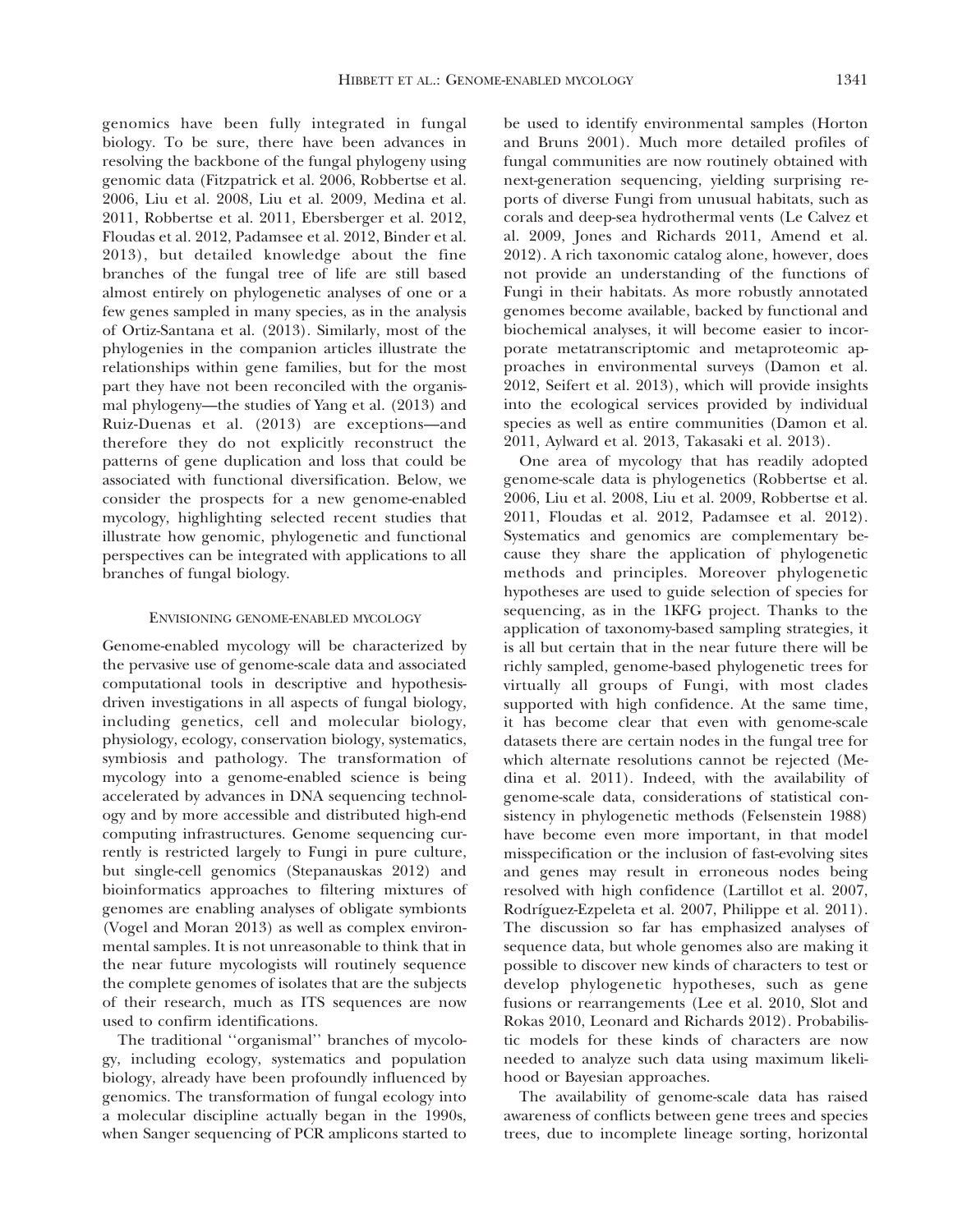gene transfer and patterns of gene duplication and loss (Rannala and Yang 2008, Salichos and Rokas 2013). Standard molecular systematics practice seeks to identify single-copy genes that presumably track the organismal phylogeny. In a genome-enabled framework, we envision that fungal systematists will not make a priori determinations of which genes are appropriate for phylogenetic inference but instead will screen for gene tree/species tree conflicts across diverse gene families as a routine part of a phylogenomic analysis. The output of such analyses will include reconciliations of patterns of gene duplication and loss (Durand et al. 2006, Vernot et al. 2008, Górecki et al. 2011), as well as automated identification of genes and chromosomes that might have been transferred horizontally (Richards et al. 2011). Visualization of complex histories, such as the simultaneous tracking of large numbers of loci through speciation, will be a challenge for implementing these approaches.

In genome-enabled mycology, functional biology will be seamlessly integrated with ecology, systematics and population biology. This integration has been driven for some time by the movement of fungal organismal biologists toward molecular data, which have been widely used in the post-PCR era to address classical questions in ecology and evolution. To complete the integration, however, it also will be necessary for mechanistically oriented fungal biologists to adopt a comparative perspective. Much of the progress in biology since the modern synthesis has been achieved by reducing biological phenomena to their most basic and fundamental units, studied in model systems. Tremendous gains have been and will continue to be made through studies focused on model systems, such as S. cerevisiae (Hinnebusch and Johnston 2011), N. crassa (Lambreghts et al. 2009), Aspergillus spp. (Galagan et al. 2005, Pel et al. 2007), Coprinopsis cinerea (Stajich et al. 2010) and Schizophyllum commune (Ohm et al. 2010). Nevertheless, the growing availability of complete genomes is driving mycology in a more integrative direction, in which comparative analyses become the primary sources of functional hypotheses that can be further evaluated in tractable model organisms.

Functional insights may be obtained from genomebased comparative analyses from clades to populations. At a macro-evolutionary scale, phylogenomic analyses will not reconstruct patterns of organismal relationships only but also will localize the origins of genetic diversity, such as that due to gene family expansion and horizontal transmission, that may be correlated with functional innovations and ecological shifts (Richards et al. 2006, Slot and Rokas 2011, Campbell et al. 2012, Floudas et al. 2012). Similarly comparative transcriptomic data, evaluated in a phylogenetic context, will provide insights into the functional bases of evolutionary transformations in diverse non-model systems, for which genetic manipulations may or may not be possible (Dunn et al. 2013). At the level of populations, genomewide association studies (McCarthy et al. 2008) based on single nucleotide polymorphisms (SNPs) will provide the ability to characterize variation at the nucleotide level across the genome, with much greater granularity than traditional QTL approaches. Such analyses are already revolutionizing population genetic studies of fungi, providing insight into mechanisms of adaptation and population divergence (Cowen et al. 2002, Tsai et al. 2008, Neafsey et al. 2010, Ellison et al. 2011, Louis 2011).

Comparative phylogenomic and population-genomic analyses can be used to address the genetic bases of any fungal phenotype. So far, much of the emphasis in fungal comparative genomics has concerned the diversity of fungal nutritional modes, metabolic capabilities, host ranges and mechanisms of pathogenesis (Martin et al. 2010, Spanu et al. 2010, Eastwood et al. 2011, Fernandez-Fueyo et al. 2012, Floudas et al. 2012, Morin et al. 2012, O'Connell et al. 2012, Vogel and Moran 2013). Such a focus is understandable, given the profound affect that Fungi have on natural and agricultural ecosystems and human health and their potential as industrial organisms. Another area that we expect will benefit in the near term is the study of developmental evolution (evo-devo). The stunning diversity of morphology across the Fungi (Hibbett 2007, Petersen 2012) begs to be explained by the development of novel genomic components and unique regulation and regulatory networks of pre-existing genes and gene families (Stajich et al. 2010, TaylorEllison 2010, Jedd 2011).

#### ACHIEVING GENOME-ENABLED MYCOLOGY

The studies cited above show that the transformation toward genome-enabled mycology is well underway. However, to realize the full potential of genomics for fungal biology it will be necessary to overcome diverse obstacles, including technical barriers, problems associated with acquisition of biological material and social challenges, such as the need for training, networking and development of community standards for data sharing.

While the sequencing of fungal genomes has become routine, most available fungal genomes are not closed or sequences of complete chromosomes but are draft assemblies comprising scaffolds of varying lengths. The inability to close genomes is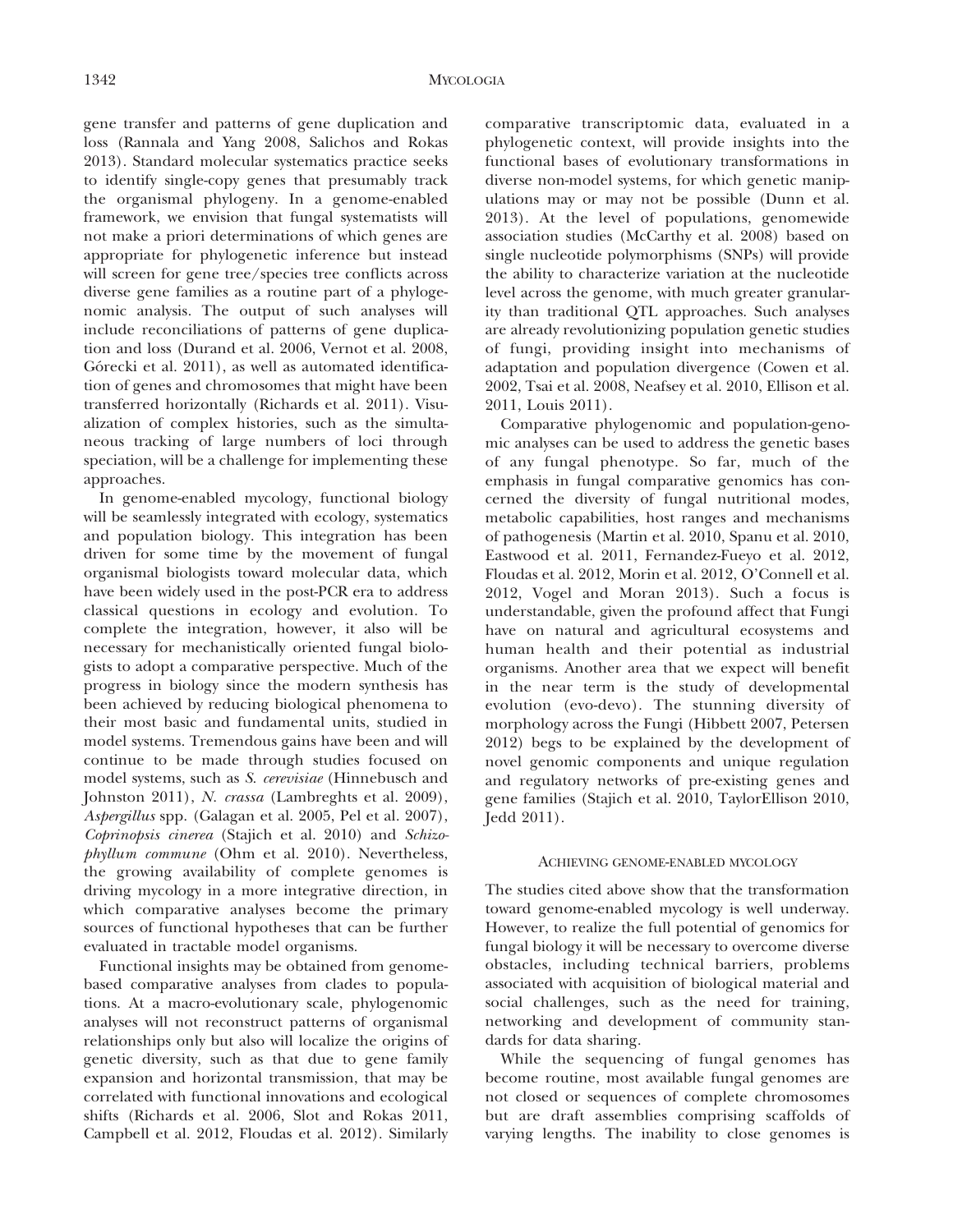partially due to the inability of ''short-read'' sequencing systems (e.g. those based on the Illumina platform) to assemble repetitive intergenic regions. The growing length of sequence reads in short-read systems, now reaching 250 bp, and improvements in assembly software have dramatically improved our ability to generate more complete genomes, however, and there are numerous emerging ''long-read'' technologies (e.g. the Pacific Biosciences RSII system) that are capable of producing sequences of several thousand bases that stand to significantly alleviate problems in genome assembly (Niedringhaus et al. 2011, Chin et al. 2013, Eisenstein 2013).

Even with longer sequence reads, genome assembly will remain a non-trivial task, requiring informatics resources that are not available in most mycological laboratories. Computer speed and memory requirements are a limitation for assembly, although there are new ways to mitigate this requirement by reducing the redundancy of the data (Pell et al. 2012). Creation of high quality assemblies also requires expertise in assembly software and techniques. Additional general bioinformatics protocols using open source tools still need to be developed if the promise of high quality sequence assembly is to come to individual laboratories. Genome annotation is also a major challenge that requires computational infrastructure and specific bioinformatics expertise, but it is enabled by freely available software and protocols that have supported successful sequencing projects and teams (Haas et al. 2008, 2011; Holt and Yandell 2011; Yandell and Ence 2012).

Some of the hardest problems in fungal genomics are those associated with complex environmental samples. Longer sequence reads will help and bioinformatics approaches are being developed to deal with mixtures of genomes (Keeling et al. 2010, Vogel and Moran 2013), but the incomplete documentation of fungal diversity will remain a major constraint. Roughly 100 000 species of Fungi have been described (Kirk et al. 2008), but only about a quarter of these (26 540 species) are represented by a sequence of any locus, and only 267 species are represented by a genome sequence in GenBank (although this is increasing rapidly). These numbers pale in comparison to estimates of actual fungal diversity, which range from hundreds of thousands to many millions of species (Blackwell 2011, Hawksworth 2012). For the foreseeable future, fungal metagenomic and metatranscriptomic studies will have to contend with huge numbers of unidentified genes and organisms. The ongoing 1KFG project and fungal barcoding efforts (Schoch et al. 2012) are critical for fungal environmental genomics because they will provide annotated reference genomes from

diverse branches of the fungal phylogeny, as well as taxonomic sequence databases for identification purposes.

One of the limitations of the 1KFG project and fungal genomics in general is the need to obtain nucleic acids for all the target species. Indeed, acquisition of material for sequencing has proven to be a major bottleneck for fungal genomics. Similarly, barcoding efforts are limited by the need to obtain high quality, reliably identified specimens from which DNA can be isolated. Ultimately, fungal genomics, including environmental studies, depends on taxonomic experts to collect and identify species in nature, deposit vouchers in herbaria and (ideally) bring the organisms into pure culture. Thus, the growth of fungal genomics should result in greater support for basic biodiversity surveys and collections infrastructure, coupled with the development of taxonomic and molecular databases (Hibbett et al. 2011, Voigt and Kirk 2011).

The rise of genome-enabled mycology necessitates a new set of research skills. Just as fungal systematists of the late 20th century had to become proficient in basic techniques of molecular biology and phylogenetic analyses, today's mycologists must become adept at techniques associated with information sciences, including management of large datasets and databases, use of platforms formerly restricted to computer science (e.g. UNIX) and the application of fundamental computer programming (e.g. Perl, Python, R) to solve context-dependent analytical issues. To put it another way, the keyboard has joined the pipet and the microscope among the essential resources in the mycologist's toolkit.

Increased access to training in computational methods could help prevent the division of fungal biology into bioinformatics haves and have-nots, and some sequencing centers, such as the JGI, have been proactive in providing online tutorials, annotation jamborees and other training opportunities. Nevertheless, it is difficult for individual laboratories to gather all the expertise and resources necessary to execute all aspects of genome-enabled research projects, which often incorporate ancillary techniques such as light and electron microscopy, pathogenicity tests and biochemical assays. Genome-enabled mycology is by its nature a team-driven enterprise, with studies commonly having dozens of authors. Basic fungal biologists have important roles to play in these teams because they are uniquely qualified to propose compelling questions based on deep knowledge of fungal diversity, ecology, evolutionary relationships, development and functional biology.

A final class of challenges in genome-enabled mycology concerns data storage and access, including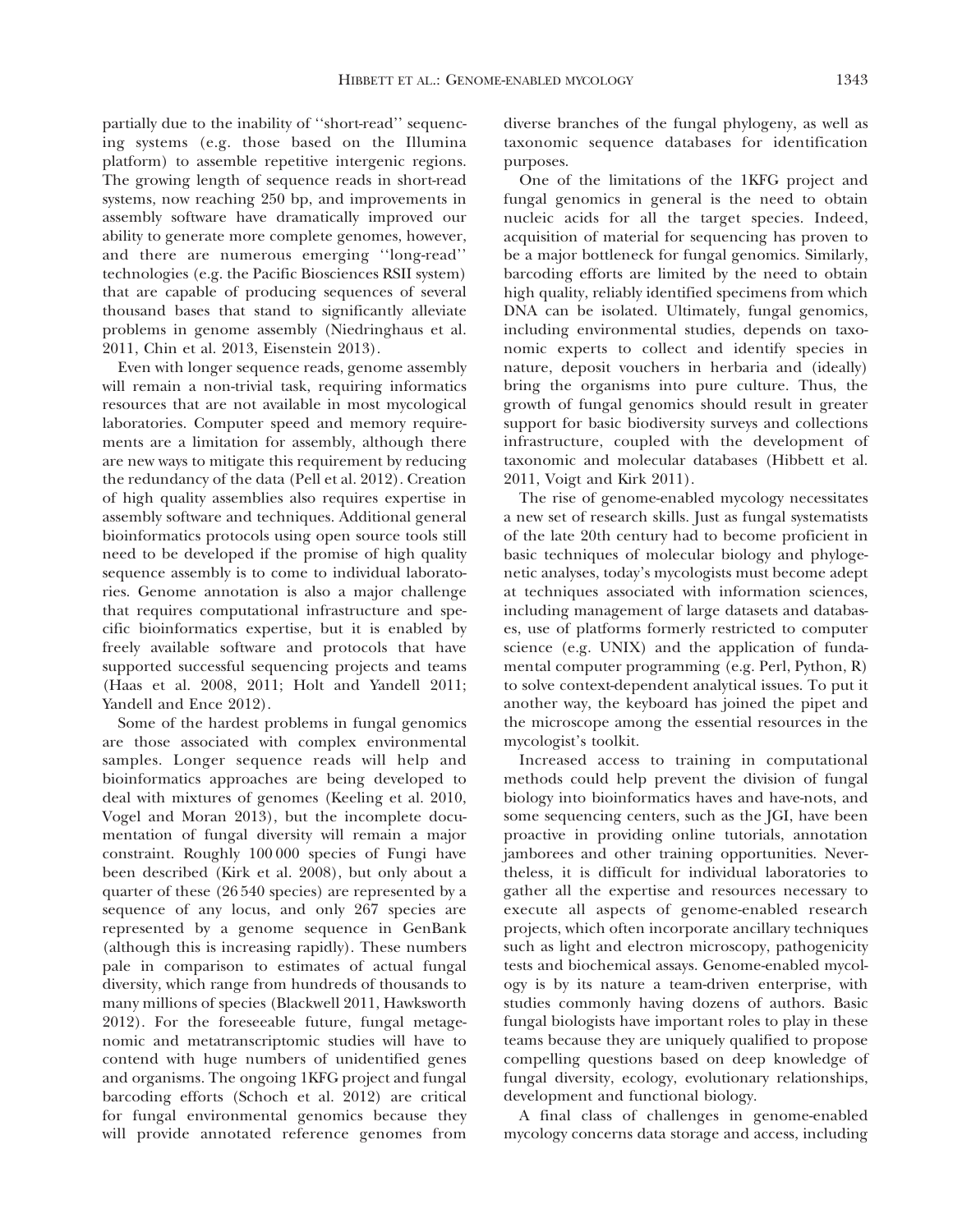strategies for distributing resources and policies for data use and publication. Most of the currently available fungal genomes have been produced by major sequencing centers. The benefits of such centralized resources are obvious, including the ability to provide diverse informatics services to users, such as FungiDB (Stajich et al. 2012), Mycocosm (Grigoriev et al. 2012), the Saccharomyces Genome Database (Cherry et al. 2012) and CFGP (Choi et al. 2013). However, as sequencing technology becomes more widespread and as focused communities of data users assemble, there also may be an increase in specialized genome collections, organized around particular taxonomic groups, diseases or habitats (e.g. marine Fungi or the human mycobiome). Already there is a partitioning of sequencing efforts, with the DOE-financed JGI focusing on species with relevance to energy and the carbon cycle and the Broad Institute focused principally on medically important species as a NIAID Genome Sequencing Center. As more data centers arise, it will be important to ensure that they are able to exchange information easily so that researchers can take advantage of all available genomic information.

One significant difference between genome-enabled mycology and traditional fungal biology concerns the timing of data release relative to publication. For example, fungal systematists typically deposit sequences into GenBank only after their analyses have been accepted for publication, but publicly financed genome centers have an obligation to make genome sequences available almost immediately upon completion (the waiting period for public genome release upon completion at genome centers such as JGI and the Broad Institute is 1 mo). Current community standards for data access are based on the Fort Lauderdale (Anonymous 2003) and Toronto (Birney 2009) agreements, which emphasized the shared responsibilities among data producers, researchers, supporting agencies, and editors and reviewers to ensure rapid release and fair use of data. A central message is that communication is crucial. Communities involved in data generation need to broadcast the goals of their projects, through Web pages, white papers or other means, and recruit interested parties to join in research collaborations and project planning. Data providers also have a responsibility to publish findings in a timely fashion so the data that have been made public can be more freely incorporated into other research projects. Conversely prospective data users should respect the legitimate interests of data providers to publish their findings and they should contact principal investigators to discuss appropriate use and potential conflicts as well as opportunities for collaboration. Reviewers and editors have a responsibility to confirm that community standards of data use are upheld.

As the number of fungal genomes skyrockets, there may be a tendency for some would-be data users to regard unpublished fungal genomes as cheap. The reality is that generation of material for sequencing is still difficult and time-consuming, work that is often performed by graduate students and postdoctoral fellows. This work will become even more challenging, as rare or recalcitrant species and exotic habitats are targeted. Faced with the threat of being scooped with data that they helped generate, some researchers might choose to negotiate project-specific memoranda of understanding or forego collaboration with publicly financed sequencing centers, so as to maintain control over data before publication. Unauthorized data use threatens to undermine what has been a remarkably successful model for generating a rich and expanding resource of fungal genomes and the collaborative spirit of mycological research.

#### ACKNOWLEDGMENTS

We thank all authors who contributed articles to the polypore phylogenomics section in this issue of Mycologia, and Editor-in-Chief Jeffrey K. Stone for his support of the project.

#### LITERATURE CITED

- Amend AS, Barshis DJ, Oliver TA. 2012. Coral-associated marine fungi form novel lineages and heterogeneous assemblages. ISME J 6:1291–1301[, doi:10.1038/ismej.](http://dx.doi.org/10.1038%2Fismej.2011.193) [2011.193](http://dx.doi.org/10.1038%2Fismej.2011.193)
- Anonymous. 2003. Sharing data from large-scale biological research projects: a system of tripartite responsibility. Report of a meeting organized by the Wellcome Trust, 14, 15 Jan 2003, at Fort Lauderdale, Florida. London: Wellcome Trust.
- Aylward FO, Burnum-Johnson KE, Tringe SG, Teiling C, Tremmel DM, Moeller JA, Scott JJ, Barry KW, Piehowski PD, Nicora CD, Malfatti SA, Monroe ME, Purvine SO, Goodwin LA, Smith RD, Weinstock GM, Gerardo NM, Suen G, Lipton MS, Currie CR. 2013. Leucoagaricus gongylophorus produces diverse enzymes for the degradation of recalcitrant plant polymers in leaf-cutter ant fungus gardens. Appl Environ Microbiol 79:3770–3778[,](http://dx.doi.org/10.1128%2FAEM.03833-12) [doi:10.1128/AEM.03833-12](http://dx.doi.org/10.1128%2FAEM.03833-12)
- Binder M, Justo A, Riley R, Salamov A, Lopez-Giraldez F, Sjokvist E, Copeland A, Foster B, Sun H, Larsson E, Larsson K-H, Townsend JP, Grigoriev I, Hibbett D. 2013. Phylogenetic and phylogenomic overview of the Polyporales. Mycologia 105:1350–1373.
- Birney E. 2009. Prepublication data sharing. Nature 461: 168–17[0, doi:10.1038/461168a](http://dx.doi.org/10.1038%2F461168a)
- Blackwell M. 2011. The fungi: 1, 2, 3 … 5.1 million species? Am J Bot 98:426–43[8, doi:10.3732/ajb.1000298](http://dx.doi.org/10.3732%2Fajb.1000298)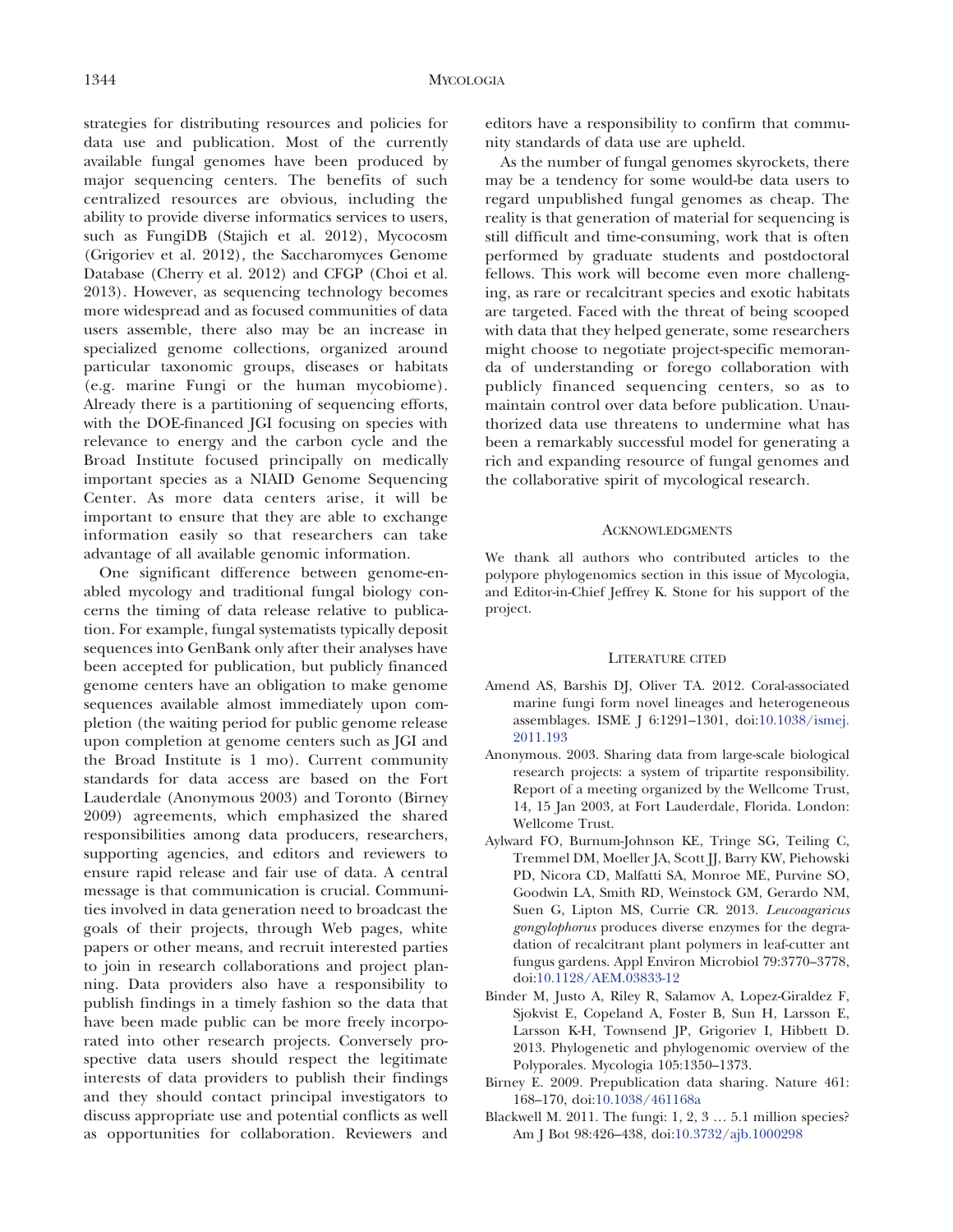———, Hibbett DS, Taylor JW, Spatafora JW. 2006. Research coordination networks: a phylogeny for kingdom Fungi (Deep Hypha). Mycologia 98:829– 837[, doi:10.3852/mycologia.98.6.829](http://dx.doi.org/10.3852%2Fmycologia.98.6.829)

- Bracker CE. 1967. Ultrastructure of Fungi. Annu Rev Phytopathol 5:343–372[, doi:10.1146/annurev.py.05.](http://dx.doi.org/10.1146%2Fannurev.py.05.090167.002015) [090167.002015](http://dx.doi.org/10.1146%2Fannurev.py.05.090167.002015)
- Campbell MA, Rokas A, Slot JC. 2012. Horizontal transfer and death of a fungal secondary metabolic gene cluster. Genome Biol Evol 4:289–29[3, doi:10.1093/](http://dx.doi.org/10.1093%2Fgbe%2Fevs011) [gbe/evs011](http://dx.doi.org/10.1093%2Fgbe%2Fevs011)
- Chen H, Kovalchuk A, Kerio S, Asiegbu F. 2013. Distribution and bioinformatic analysis of cerato-platanin protein family in Dikarya. Mycologia 105:1479–1488.
- Cherry JM, Hong EL, Amundsen C, Balakrishnan R, Binkley G, Chan ET, Christie KR, Costanzo MC, Dwight SS, Engel SR, Fisk DG, Hirschman JE, Hitz BC, Karra K, Krieger CJ, Miyasato SR, Nash RS, Park J, Skrzypek MS, Simison M, Weng S, Wong ED. 2012. Saccharomyces Genome Database: the genomics resource of budding yeast. Nucleic Acids Res 40:D700–70[5, doi:10.1093/](http://dx.doi.org/10.1093%2Fnar%2Fgkr1029) [nar/gkr1029](http://dx.doi.org/10.1093%2Fnar%2Fgkr1029)
- Chin C-S, Alexander DH, Marks P, Klammer AA, Drake J, Heiner C, Clum A, Copeland A, Huddleston J, Eichler EE, Turner SW, Korlach J. 2013. Nonhybrid, finished microbial genome assemblies from long-read SMRT sequencing data. Nat Meth 10:563–569[, doi:10.1038/](http://dx.doi.org/10.1038%2Fnmeth.2474) [nmeth.2474](http://dx.doi.org/10.1038%2Fnmeth.2474)
- Choi J, Cheong K, Jung K, Jeon J, Lee GW, Kang S, Kim S, Lee YW, Lee YH. 2013. CFGP 2.0: a versatile Web-based platform for supporting comparative and evolutionary genomics of fungi and oomycetes. Nucleic Acids Res 41:D714–71[9, doi:10.1093/nar/gks1163](http://dx.doi.org/10.1093%2Fnar%2Fgks1163)
- Cowen LE, Nantel A, Whiteway MS, Thomas DY, Tessier DC, Kohn LM, Anderson JB. 2002. Population genomics of drug resistance in Candida albicans. Proc Natl Acad Sci USA 99:9284–9289[, doi:10.1073/pnas.102291099](http://dx.doi.org/10.1073%2Fpnas.102291099)
- Damon C, Lehembre F, Oger-Desfeux C, Luis P, Ranger J, Fraissinet-Tachet L, Marmeisse R. 2012. Metatranscriptomics reveals the diversity of genes expressed by eukaryotes in forest soils. PLoS One 7:e28967[,](http://dx.doi.org/10.1371%2Fjournal.pone.0028967) [doi:10.1371/journal.pone.0028967](http://dx.doi.org/10.1371%2Fjournal.pone.0028967)
- ———, Vallon L, Zimmermann S, Haider MZ, Galeote V, Dequin S, Luis P, Fraissinet-Tachet L, Marmeisse R. 2011. A novel fungal family of oligopeptide transporters identified by functional metatranscriptomics of soil eukaryotes. ISME J 5:1871–188[0, doi:10.1038/ismej.](http://dx.doi.org/10.1038%2Fismej.2011.67) [2011.67](http://dx.doi.org/10.1038%2Fismej.2011.67)
- Dunn CW, Luo X, Wu Z. 2013. Phylogenetic analysis of gene expression. Integr Comp Bio[l, doi:10.1093/icb/ict068](http://dx.doi.org/10.1093%2Ficb/ict068)
- Durand D, V. HB, Vernot B. 2006. A hybrid micromacroevolutionary approach to gene tree reconstruction. J Comp Biol 13:320–33[5, doi:10.1089/cmb.2006.](http://dx.doi.org/10.1089%2Fcmb.2006.13.320) [13.320](http://dx.doi.org/10.1089%2Fcmb.2006.13.320)
- Eastwood DC, Floudas D, Binder M, Majcherczyk A, Schneider P, Aerts A, Asiegbu FO, Baker SE, Barry K, Bendiksby M, Blumentritt M, Coutinho PM, Cullen D, de Vries RP, Gathman A, Goodell B, Henrissat B, Ihrmark K, Kauserud H, Kohler A, LaButti K, Lapidus A, Lavin JL, Lee YH, Lindquist E, Lilly W, Lucas S,

Morin E, Murat C, Oguiza JA, Park J, Pisabarro AG, Riley R, Rosling A, Salamov A, Schmidt O, Schmutz J, Skrede I, Stenlid J, Wiebenga A, Xie X, Kues U, Hibbett DS, Hoffmeister D, Hogberg N, Martin F, Grigoriev IV, Watkinson SC. 2011. The plant cell wall-decomposing machinery underlies the functional diversity of forest fungi. Science 333:762–765[, doi:10.1126/science.](http://dx.doi.org/10.1126%2Fscience.1205411) [1205411](http://dx.doi.org/10.1126%2Fscience.1205411)

- Ebersberger I, de Matos Simoes R, Kupczok A, Gube M, Kothe E, Voigt K, von Haeseler A. 2012. A consistent phylogenetic backbone for the fungi. Mol Biol Evol 29: 1319–1334[, doi:10.1093/molbev/msr285](http://dx.doi.org/10.1093%2Fmolbev%2Fmsr285)
- Eisenstein M. 2013. Companies 'going long' generate sequencing buzz at Marco Island. Nat Biotechnol 31: 265–26[6, doi:10.1038/nbt0413-265](http://dx.doi.org/10.1038%2Fnbt0413-265)
- Ellison CE, Hall C, Kowbel D, Welch J, Brem RB, Glass NL, Taylor JW. 2011. Population genomics and local adaptation in wild isolates of a model microbial eukaryote. Proc Natl Acad Sci USA 108:2831–2836[,](http://dx.doi.org/10.1073%2Fpnas.1014971108) [doi:10.1073/pnas.1014971108](http://dx.doi.org/10.1073%2Fpnas.1014971108)
- Felsenstein J. 1988. Phylogenies from molecular sequences: inference and reliability. Annu Rev Genet 22:521–565[,](http://dx.doi.org/10.1146%2Fannurev.ge.22.120188.002513) [doi:10.1146/annurev.ge.22.120188.002513](http://dx.doi.org/10.1146%2Fannurev.ge.22.120188.002513)
- Fernandez-Fueyo E, Ruiz-Duenas FJ, Ferreira P, Floudas D, Hibbett DS, Canessa P, Larrondo LF, James TY, Seelenfreund D, Lobos S, Polanco R, Tello M, Honda Y, Watanabe T, Watanabe T, Ryu JS, Kubicek CP, Schmoll M, Gaskell J, Hammel KE, St John FJ, Vanden Wymelenberg A, Sabat G, Splinter BonDurant S, Syed K, Yadav JS, Doddapaneni H, Subramanian V, Lavin JL, Oguiza JA, Perez G, Pisabarro AG, Ramirez L, Santoyo F, Master E, Coutinho PM, Henrissat B, Lombard V, Magnuson JK, Kues U, Hori C, Igarashi K, Samejima M, Held BW, Barry KW, LaButti KM, Lapidus A, Lindquist EA, Lucas SM, Riley R, Salamov AA, Hoffmeister D, Schwenk D, Hadar Y, Yarden O, de Vries RP, Wiebenga A, Stenlid J, Eastwood D, Grigoriev IV, Berka RM, Blanchette RA, Kersten P, Martinez AT, Vicuna R, Cullen D. 2012. Comparative genomics of Ceriporiopsis subvermispora and Phanerochaete chrysosporium provide insight into selective ligninolysis. Proc Natl Acad Sci U S A 109:5458–546[3, doi:10.1073/pnas.1119912109](http://dx.doi.org/10.1073%2Fpnas.1119912109)
- Fitzpatrick DA, Logue ME, Stajich JE, Butler G. 2006. A fungal phylogeny based on 42 complete genomes derived from supertree and combined gene analysis. BMC Evol Biol 6:9[9, doi:10.1186/1471-2148-6-99](http://dx.doi.org/10.1186%2F1471-2148-6-99)
- Floudas D, Binder M, Riley R, Barry K, Blanchette RA, Henrissat B, Martinez AT, Otillar R, Spatafora JW, Yadav JS, Aerts A, Benoit I, Boyd A, Carlson A, Copeland A, Coutinho PM, de Vries RP, Ferreira P, Findley K, Foster B, Gaskell J, Glotzer D, Gorecki P, Heitman J, Hesse C, Hori C, Igarashi K, Jurgens JA, Kallen N, Kersten P, Kohler A, Kues U, Kumar TK, Kuo A, LaButti K, Larrondo LF, Lindquist E, Ling A, Lombard V, Lucas S, Lundell T, Martin R, McLaughlin DJ, Morgenstern I, Morin E, Murat C, Nagy LG, Nolan M, Ohm RA, Patyshakuliyeva A, Rokas A, Ruiz-Duenas FJ, Sabat G, Salamov A, Samejima M, Schmutz J, Slot JC, St John F, Stenlid J, Sun H, Sun S, Syed K, Tsang A, Wiebenga A, Young D, Pisabarro A, Eastwood DC,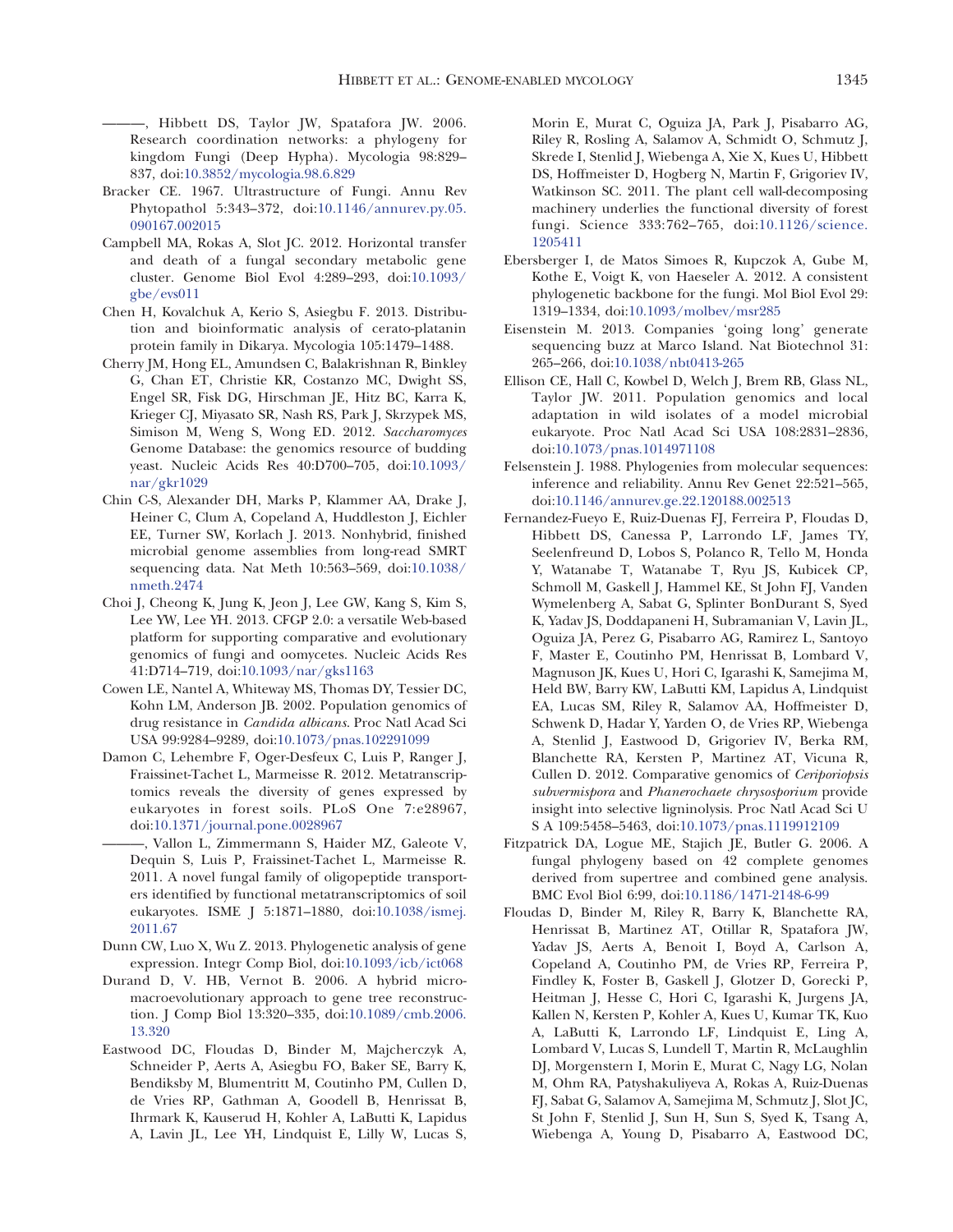Martin F, Cullen D, Grigoriev IV, Hibbett DS. 2012. The Paleozoic origin of enzymatic lignin decomposition reconstructed from 31 fungal genomes. Science 336:1715–1719[, doi:10.1126/science.1221748](http://dx.doi.org/10.1126%2Fscience.1221748)

Galagan JE, Calvo SE, Borkovich KA, Selker EU, Read ND, Jaffe D, FitzHugh W, Ma LJ, Smirnov S, Purcell S, Rehman B, Elkins T, Engels R, Wang S, Nielsen CB, Butler J, Endrizzi M, Qui D, Ianakiev P, Bell-Pedersen D, Nelson MA, Werner-Washburne M, Selitrennikoff CP, Kinsey JA, Braun EL, Zelter A, Schulte U, Kothe GO, Jedd G, Mewes W, Staben C, Marcotte E, Greenberg D, Roy A, Foley K, Naylor J, Stange-Thomann N, Barrett R, Gnerre S, Kamal M, Kamvysselis M, Mauceli E, Bielke C, Rudd S, Frishman D, Krystofova S, Rasmussen C, Metzenberg RL, Perkins DD, Kroken S, Cogoni C, Macino G, Catcheside D, Li W, Pratt RJ, Osmani SA, DeSouza CP, Glass L, Orbach MJ, Berglund JA, Voelker R, Yarden O, Plamann M, Seiler S, Dunlap J, Radford A, Aramayo R, Natvig DO, Alex LA, Mannhaupt G, Ebbole DJ, Freitag M, Paulsen I, Sachs MS, Lander ES, Nusbaum C, Birren B. 2003. The genome sequence of the filamentous fungus Neurospora crassa. Nature 422:859–868[, doi:10.1038/nature](http://dx.doi.org/10.1038%2Fnature01554) [01554](http://dx.doi.org/10.1038%2Fnature01554)

———, ———, Cuomo C, Ma LJ, Wortman JR, Batzoglou S, Lee SI, Basturkmen M, Spevak CC, Clutterbuck J, Kapitonov V, Jurka J, Scazzocchio C, Farman M, Butler J, Purcell S, Harris S, Braus GH, Draht O, Busch S, D'Enfert C, Bouchier C, Goldman GH, Bell-Pedersen D, Griffiths-Jones S, Doonan JH, Yu J, Vienken K, Pain A, Freitag M, Selker EU, Archer DB, Penalva MA, Oakley BR, Momany M, Tanaka T, Kumagai T, Asai K, Machida M, Nierman WC, Denning DW, Caddick M, Hynes M, Paoletti M, Fischer R, Miller B, Dyer P, Sachs MS, Osmani SA, Birren BW. 2005. Sequencing of Aspergillus nidulans and comparative analysis with A. fumigatus and A. oryzae. Nature 438:1105–1115[,](http://dx.doi.org/10.1038%2Fnature04341) [doi:10.1038/nature04341](http://dx.doi.org/10.1038%2Fnature04341)

- Gilbertson RL. 1980. Wood-rotting fungi of North America. Mycologia 72:1–49[, doi:10.2307/3759417](http://dx.doi.org/10.2307%2F3759417)
- ———. 1981. North American wood-rotting fungi that cause brown rots. Mycotaxon 12:372–416.
- Goffeau A, Barrell BG, Bussey H, Davis RW, Dujon B, Feldmann H, Galibert F, Hoheisel JD, Jacq C, Johnston M, Louis EJ, Mewes HW, Murakami Y, Philippsen P, Tettelin H, Oliver SG. 1996. Life with 6000 genes. Science 274:563–56[7, doi:10.1126/science.274.5287.](http://dx.doi.org/10.1126%2Fscience.274.5287.546) [546](http://dx.doi.org/10.1126%2Fscience.274.5287.546)
- Górecki P, Burleigh GJ, Eulenstein O. 2011. Maximum likelihood models and algorithms for gene tree evolution with duplications and losses. BMC Bioinformatics 12:S1[5, doi:10.1186/1471-2105-12-S1-S15](http://dx.doi.org/10.1186%2F1471-2105-12-S1-S15)
- Grigoriev IV, Cullen D, Goodwin SB, Hibbett D, Jeffries TW, Kubicek CP, Kuske C, Magnuson JK, Martin F, Spatafora JW, Tsang A, Baker S. 2011. Fueling the future with fungal genomics. Mycology 102:192–209.
	- ———, Nordberg H, Shabalov I, Aerts A, Cantor M, Goodstein D, Kuo A, Minovitsky S, Nikitin R, Ohm RA, Otillar R, Poliakov A, Ratnere I, Riley R, Smirnova T, Rokhsar D, Dubchak I. 2012. The genome portal of

the Department of Energy Joint Genome Institute. Nucleic Acids Res 40:D26–32[, doi:10.1093/nar/gkr947](http://dx.doi.org/10.1093%2Fnar%2Fgkr947)

- Haas BJ, Salzberg SL, Zhu W, Pertea M, Allen JE, Orvis J, White O, Buell CR, Wortman JR. 2008. Automated eukaryotic gene structure annotation using EVidence-Modeler and the program to assemble spliced alignments. Genome Biol 9:R[7, doi:10.1186/gb-2008-9-1-r7](http://dx.doi.org/10.1186%2Fgb-2008-9-1-r7)
- ———, Zeng Q, Pearson MD, Cuomo CA, Wortman JR. 2011. Approaches to fungal genome annotation. Mycology 102:118–141.
- Hawksworth DL. 2012. Global species numbers of fungi: Are tropical studies and molecular approaches contributing to a more robust estimate? Biodivers Conserv 21:2425– 243[3, doi:10.1007/s10531-012-0335-x](http://dx.doi.org/10.1007%2Fs10531-012-0335-x)
- Hibbett D. 2007. After the gold rush or before the flood? Evolutionary morphology of mushroom-forming fungi (Agaricomycetes) in the early 21st century. Mycol Res 111:1001–1018[, doi:10.1016/j.mycres.2007.01.012](http://dx.doi.org/10.1016%2Fj.mycres.2007.01.012)
- ———, Ohman A, Glotzer D, Nuhn M, Kirk P, Nilsson RH. 2011. Progress in molecular and morphological taxon discovery in Fungi and options for formal classification of environmental sequences. Fungal Biol Rev 25:38–47[,](http://dx.doi.org/10.1016%2Fj.fbr.2011.01.001) [doi:10.1016/j.fbr.2011.01.001](http://dx.doi.org/10.1016%2Fj.fbr.2011.01.001)
- Hinnebusch AG, Johnston M. 2011. YeastBook: an encyclopedia of the reference eukaryotic cell. Genetics 189: 683–68[4, doi:10.1534/genetics.111.135129](http://dx.doi.org/10.1534%2Fgenetics.111.135129)
- Holt C, Yandell M. 2011. MAKER2: an annotation pipeline and genome-database management tool for secondgeneration genome projects. BMC Bioinformatics 12: 491[, doi:10.1186/1471-2105-12-491](http://dx.doi.org/10.1186%2F1471-2105-12-491)
- Hori C, Gaskell J, Igarashi K, Samejima M, Hibbett D, Henrissat B, Cullen D. 2013. Genomewide analysis of polysaccharides degrading enzymes in 11 white- and brown-rot Polyporales provides insight into mechanisms of wood decay. Mycologia 105:1412–1427.
- Horton TR, Bruns TD. 2001. The molecular revolution in ectomycorrhizal ecology: peeking into the black box. Mol Ecol 10:1855–1871[, doi:10.1046/j.0962-](http://dx.doi.org/10.1046%2Fj.0962-1083.2001.01333.x) [1083.2001.01333.x](http://dx.doi.org/10.1046%2Fj.0962-1083.2001.01333.x)
- James T, Sun S, Li W, Heitman J, Kuo HC, Lee YH, Asiegbu F, Olson A. 2013. Polyporales genomes reveal the genetic architecture underlying tetrapolar and bipolar mating systems. Mycologia 105:1374–1390.
- Jedd G. 2011. Fungal evo-devo: organelles and multicellular complexity. Trends Cell Biol 21:12–1[9, doi:10.1016/](http://dx.doi.org/10.1016%2Fj.tcb.2010.09.001) [j.tcb.2010.09.001](http://dx.doi.org/10.1016%2Fj.tcb.2010.09.001)
- Jones MDM, Richards TA. 2011. Environmental DNA analysis and the expansion of the fungal tree of life, In: Poggler S, Wostemeyer J, eds. Evolution of Fungi and fungal-like organisms. Heidelberg, Germany: Springer Verlag. The Mycota XIV. p 37–54.
- Keeling PJ, Corradi N, Morrison HG, Haag KL, Ebert D, Weiss LM, Akiyoshi DE, Tzipori S. 2010. The reduced genome of the parasitic microsporidian Enterocytozoon bieneusi lacks genes for core carbon metabolism. Genome Biol Evol 2:304–309[, doi:10.1093/gbe/evq022](http://dx.doi.org/10.1093%2Fgbe%2Fevq022)
- Kimbrough JW. 1981. Cytology, ultrastructure and taxonomy of Thelebolus (Ascomycetes). Mycologia 73:1–27[,](http://dx.doi.org/10.2307%2F3759621) [doi:10.2307/3759621](http://dx.doi.org/10.2307%2F3759621)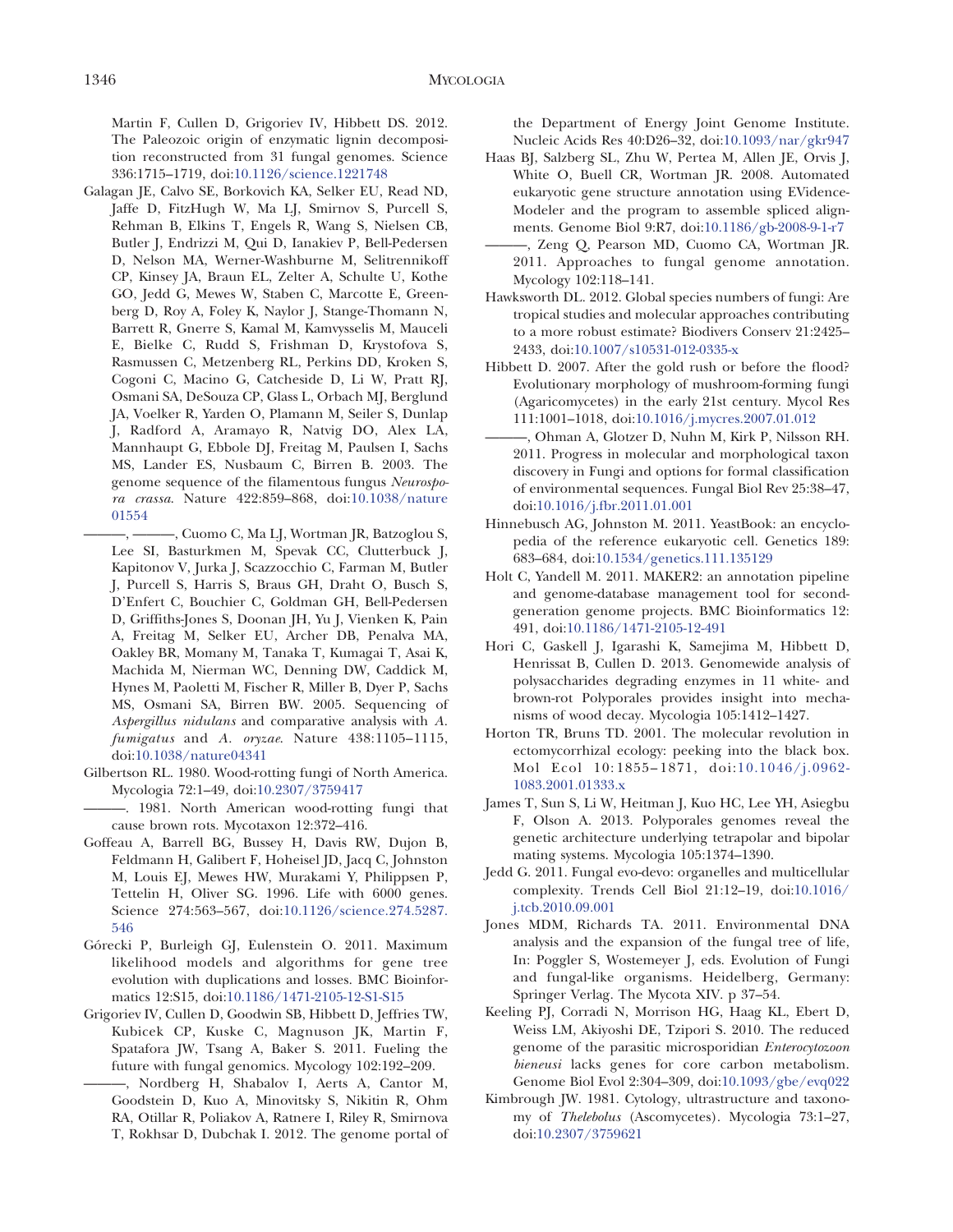- Kirk P, Cannon P, Stalpers J, eds. 2008. Dictionary of the Fungi. 10th ed. Wallingford, UK: CABI. 771 p.
- Kovalchuk A, Lee Y-H, Asiegbu F. 2013b. Diversity and evolution of ABC proteins in basidiomycetes. Andriy Kovalchuk. Mycologia 105:1456–1470.
- Lambreghts R, Shi M, Belden WJ, Decaprio D, Park D, Henn MR, Galagan JE, Basturkmen M, Birren BW, Sachs MS, Dunlap JC, Loros JJ. 2009. A high-density single nucleotide polymorphism map for Neurospora crassa. Genetics 181:767–78[1, doi:10.1534/genetics.](http://dx.doi.org/10.1534%2Fgenetics.108.089292) [108.089292](http://dx.doi.org/10.1534%2Fgenetics.108.089292)
- Lartillot N, Brinkmann H, Philippe H. 2007. Suppression of long-branch attraction artifacts in the animal phylogeny using a site-heterogeneous model. BMC Evol Biol 7: S[4, doi:10.1186/1471-2148-7-S1-S4](http://dx.doi.org/10.1186%2F1471-2148-7-S1-S4)
- Le Calvez T, Burgaud G, Mahe S, Barbier G, Vandenkoornhuyse P. 2009. Fungal diversity in deep-sea hydrothermal ecosystems. Appl Environ Microbiol 75:6415–6421[,](http://dx.doi.org/10.1128%2FAEM.00653-09) [doi:10.1128/AEM.00653-09](http://dx.doi.org/10.1128%2FAEM.00653-09)
- Lee SC, Corradi N, Doan S, Dietrich FS, Keeling PJ, Heitman J. 2010. Evolution of the sex-related locus and genomic features shared in microsporidia and fungi. PLoS One 5:e10539[, doi:10.1371/journal.](http://dx.doi.org/10.1371%2Fjournal.pone.0010539) [pone.0010539](http://dx.doi.org/10.1371%2Fjournal.pone.0010539)
- Leonard G, Richards TA. 2012. Genome-scale comparative analysis of gene fusions, gene fissions and the fungal tree of life. Proc Natl Acad Sci USA 109:21402–21407[,](http://dx.doi.org/10.1073%2Fpnas.1210909110) [doi:10.1073/pnas.1210909110](http://dx.doi.org/10.1073%2Fpnas.1210909110)
- Liu Y, Leigh JW, Brinkmann H, Cushion MT, Rodriguez-Ezpeleta N, Philippe H, Lang BF. 2008. Phylogenomic analyses support the monophyly of Taphrinomycotina, including Schizosaccharomyces fission yeasts. Mol Biol Evol 26:27–3[4, doi:10.1093/molbev/msn221](http://dx.doi.org/10.1093%2Fmolbev%2Fmsn221)
- ———, Steenkamp ET, Brinkmann H, Forget L, Philippe H, Lang BF. 2009. Phylogenomic analyses predict sistergroup relationship of nucleariids and Fungi and paraphyly of zygomycetes with significant support. BMC Evol Biol 9:27[2, doi:10.1186/1471-2148-9-272](http://dx.doi.org/10.1186%2F1471-2148-9-272)
- Louis EJ. 2011. Population genomics and speciation in yeasts. Fungal Biol Rev 25:136–142[, doi:10.1016/](http://dx.doi.org/10.1016%2Fj.fbr.2011.06.001) [j.fbr.2011.06.001](http://dx.doi.org/10.1016%2Fj.fbr.2011.06.001)
- Martin F, Kohler A, Murat C, Balestrini R, Coutinho PM, Jaillon O, Montanini B, Morin E, Noel B, Percudani R, Porcel B, Rubini A, Amicucci A, Amselem J, Anthouard V, Arcioni S, Artiguenave F, Aury J-M, Ballario P, Bolchi A, Brenna A, Brun A, Buée M, Cantarel B, Chevalier G, Couloux A, Da Silva C, Denoeud F, Duplessis S, Ghignone S, Hilselberger B, Iotti M, Marçais B, Mello A, Miranda M, Pacioni G, Quesneville H, Riccioni C, Ruotolo R, Splivallo R, Stocchi V, Tisserant E, Viscomi AR, Zambonelli A, Zampieri E, Henrissat B, Lebrun M-H, Paolocci F, Bonfante P, Ottonello S, Wincker P. 2010. Périgord black truffle genome uncovers evolutionary origins and mechanisms of symbiosis. Nature 464:1033–1038[, doi:10.1038/nature08867](http://dx.doi.org/10.1038%2Fnature08867)
- Martinez D, Larrondo L, Putnam N, Gelpke M, Huang K, Chapman J, Helfenbein K, Ramaiya P, Detter J, Larimer F, Coutinho P, Henrissat B, Berka R, Cullen D, Rokhsar D. 2004. Genome sequence of the lignocellulose

degrading fungus Phanerochaete chrysosporium strain RP78. Nat Biotechnol 22:695–700[, doi:10.1038/nbt967](http://dx.doi.org/10.1038%2Fnbt967)

- McCarthy MI, Abecasis GR, Cardon LR, Goldstein DB, Little J, Ioannidis JP, Hirschhorn JN. 2008. Genomewide association studies for complex traits: consensus, uncertainty and challenges. Nat Rev Genet 9:356–369[,](http://dx.doi.org/10.1038%2Fnrg2344) [doi:10.1038/nrg2344](http://dx.doi.org/10.1038%2Fnrg2344)
- Medina EM, Jones GW, Fitzpatrick DA. 2011. Reconstructing the fungal tree of life using phylogenomics and a preliminary investigation of the distribution of yeast prion-like proteins in the fungal kingdom. J Mol Evol 73:116–133[, doi:10.1007/s00239-011-9461-4](http://dx.doi.org/10.1007%2Fs00239-011-9461-4)
- Mgbeahuruike A, Kovalchuk A, Asiegbu F. 2013. Comparative genomics and evolutionary analysis of fungal hydrophobins reveal duplication events in *Phlebia* brevispora, Ganoderma sp. and Bjerkandera adusta. Mycologia 105:1471–1478.
- Mims CW. 1991. Using electron microscopy to study plant pathogenic Fungi. Mycologia 91:1–19[, doi:10.2307/](http://dx.doi.org/10.2307%2F3759827) [3759827](http://dx.doi.org/10.2307%2F3759827)
- Morin E, Kohler A, Baker AR, Foulongne-Oriol M, Lombard V, Nagy LG, Ohm RA, Patyshakuliyeva A, Brun A, Aerts AL, Bailey AM, Billette C, Coutinho PM, Deakin G, Doddapaneni H, Floudas D, Grimwood J, Hilden K, Kues U, Labutti KM, Lapidus A, Lindquist EA, Lucas SM, Murat C, Riley RW, Salamov AA, Schmutz J, Subramanian V, Wosten HA, Xu J, Eastwood DC, Foster GD, Sonnenberg AS, Cullen D, de Vries RP, Lundell T, Hibbett DS, Henrissat B, Burton KS, Kerrigan RW, Challen MP, Grigoriev IV, Martin F. 2012. Genome sequence of the button mushroom Agaricus bisporus reveals mechanisms governing adaptation to a humic-rich ecological niche. Proc Natl Acad Sci USA 109:17501–1750[6, doi:10.1073/pnas.](http://dx.doi.org/10.1073%2Fpnas.1206847109) [1206847109](http://dx.doi.org/10.1073%2Fpnas.1206847109)
- Neafsey DE, Barker BM, Sharpton TJ, Stajich JE, Park DJ, Whiston E, Hung CY, McMahan C, White J, Sykes S, Heiman D, Young S, Zeng Q, Abouelleil A, Aftuck L, Bessette D, Brown A, FitzGerald M, Lui A, Macdonald JP, Priest M, Orbach MJ, Galgiani JN, Kirkland TN, Cole GT, Birren BW, Henn MR, Taylor JW, Rounsley SD. 2010. Population genomic sequencing of Coccidioides fungi reveals recent hybridization and transposon control. Genome Res 20:938–946[, doi:10.1101/](http://dx.doi.org/10.1101%2Fgr.103911.109) [gr.103911.109](http://dx.doi.org/10.1101%2Fgr.103911.109)
- Niedringhaus TP, Milanova D, Kerby MB, Snyder MP, Barron AE. 2011. Landscape of next-generation sequencing technologies. Anal Chem 83:4327–4341[,](http://dx.doi.org/10.1021%2Fac2010857) [doi:10.1021/ac2010857](http://dx.doi.org/10.1021%2Fac2010857)
- O'Connell RJ, Thon MR, Hacquard S, Amyotte SG, Kleemann J, Torres MF, Damm U, Buiate EA, Epstein L, Alkan N, Altmuller J, Alvarado-Balderrama L, Bauser CA, Becker C, Birren BW, Chen Z, Choi J, Crouch JA, Duvick JP, Farman MA, Gan P, Heiman D, Henrissat B, Howard RJ, Kabbage M, Koch C, Kracher B, Kubo Y, Law AD, Lebrun MH, Lee YH, Miyara I, Moore N, Neumann U, Nordstrom K, Panaccione DG, Panstruga R, Place M, Proctor RH, Prusky D, Rech G, Reinhardt R, Rollins JA, Rounsley S, Schardl CL, Schwartz DC, Shenoy N, Shirasu K, Sikhakolli UR, Stuber K, Sukno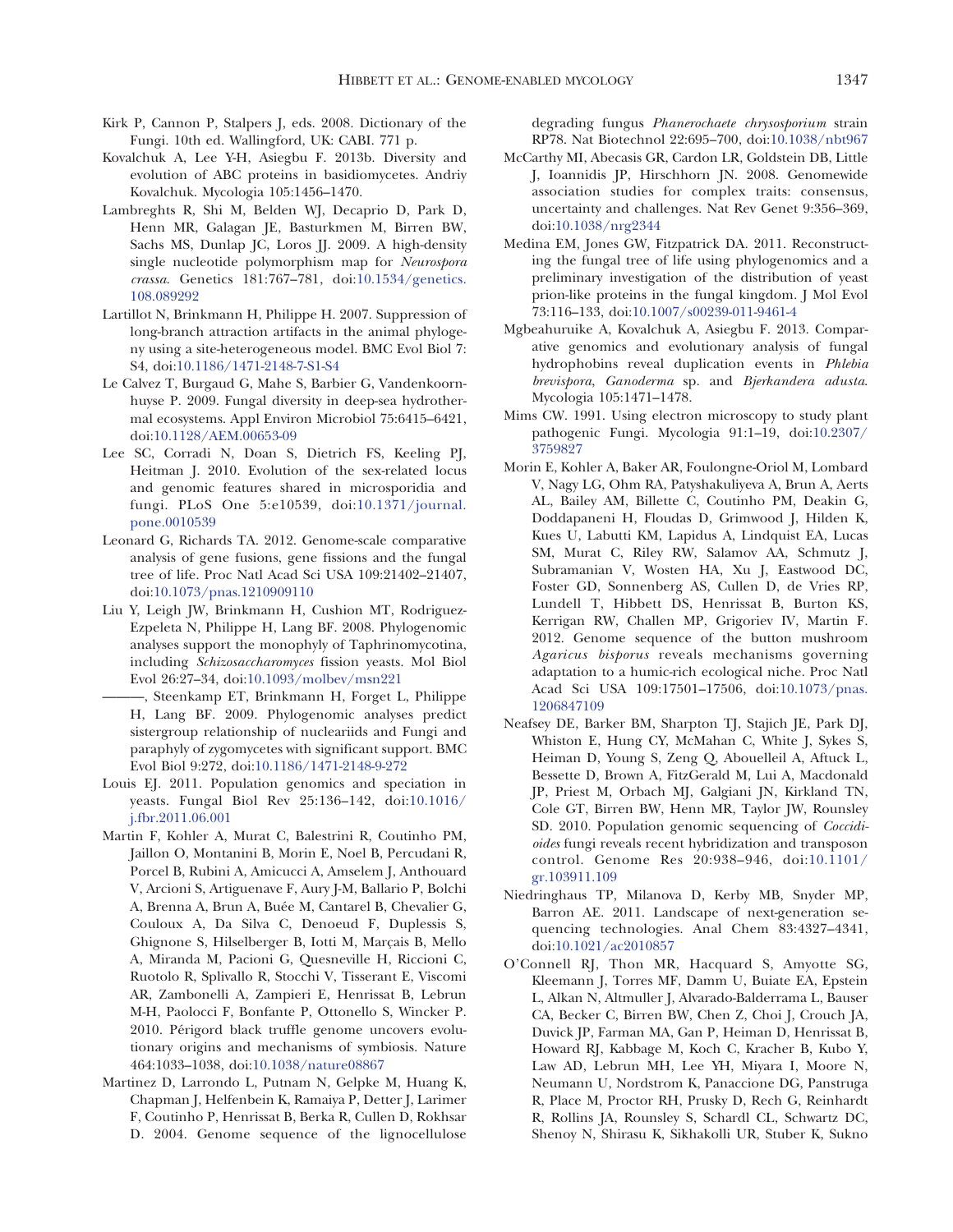SA, Sweigard JA, Takano Y, Takahara H, Trail F, van der Does HC, Voll LM, Will I, Young S, Zeng Q, Zhang J, Zhou S, Dickman MB, Schulze-Lefert P, ver Loren van Themaat E, Ma LJ, Vaillancourt LJ. 2012. Lifestyle transitions in plant pathogenic Colletotrichum fungi deciphered by genome and transcriptome analyses. Nat Genet 44:1060–106[5, doi:10.1038/ng.2372](http://dx.doi.org/10.1038%2Fng.2372)

- Ohm RA, de Jong JF, Lugones LG, Aerts A, Kothe E, Stajich JE, de Vries RP, Record E, Levasseur A, Baker SE, Bartholomew KA, Coutinho PM, Erdmann S, Fowler TJ, Gathman AC, Lombard V, Henrissat B, Knabe N, Kues U, Lilly WW, Lindquist E, Lucas S, Magnuson JK, Piumi F, Raudaskoski M, Salamov A, Schmutz J, Schwarze FWMR, van Kuyk PA, Horton JS, Grigoriev IV, Wosten HAB. 2010. Genome sequence of the model mushroom Schizophyllum commune. Nat Biotech 28:957–963[,](http://dx.doi.org/10.1038%2Fnbt.1643) [doi:10.1038/nbt.1643](http://dx.doi.org/10.1038%2Fnbt.1643)
- Ortiz-Santana B, Lindner DL, Miettinen O, Justo A, Hibbett D. 2013. A phylogenetic overview of the antrodia clade (Basidiomycota, Polyporales). Mycologia 105:1391– 1411.
- Padamsee M, Kumar TK, Riley R, Binder M, Boyd A, Calvo AM, Furukawa K, Hesse C, Hohmann S, James TY, LaButti K, Lapidus A, Lindquist E, Lucas S, Miller K, Shantappa S, Grigoriev IV, Hibbett DS, McLaughlin DJ, Spatafora JW, Aime MC. 2012. The genome of the xerotolerant mold Wallemia sebi reveals adaptations to osmotic stress and suggests cryptic sexual reproduction. Fungal Genet Biol 49:217–226[, doi:10.1016/](http://dx.doi.org/10.1016%2Fj.fgb.2012.01.007) [j.fgb.2012.01.007](http://dx.doi.org/10.1016%2Fj.fgb.2012.01.007)
- Pel HJ, de Winde JH, Archer DB, Dyer PS, Hofmann G, Schaap PJ, Turner G, de Vries RP, Albang R, Albermann K, Andersen MR, Bendtsen JD, Benen JA, van den Berg M, Breestraat S, Caddick MX, Contreras R, Cornell M, Coutinho PM, Danchin EG, Debets AJ, Dekker P, van Dijck PW, van Dijk A, Dijkhuizen L, Driessen AJ, d'Enfert C, Geysens S, Goosen C, Groot GS, de Groot PW, Guillemette T, Henrissat B, Herweijer M, van den Hombergh JP, van den Hondel CA, van der Heijden RT, van der Kaaij RM, Klis FM, Kools HJ, Kubicek CP, van Kuyk PA, Lauber J, Lu X, van der Maarel MJ, Meulenberg R, Menke H, Mortimer MA, Nielsen J, Oliver SG, Olsthoorn M, Pal K, van Peij NN, Ram AF, Rinas U, Roubos JA, Sagt CM, Schmoll M, Sun J, Ussery D, Varga J, Vervecken W, van de Vondervoort PJ, Wedler H, Wosten HA, Zeng AP, van Ooyen AJ, Visser J, Stam H. 2007. Genome sequencing and analysis of the versatile cell factory Aspergillus niger CBS 513.88. Nat Biotechnol 25:221–23[1, doi:10.1038/nbt1282](http://dx.doi.org/10.1038%2Fnbt1282)
- Pell J, Hintze A, Canino-Koning R, Howe A, Tiedje JM, Brown CT. 2012. Scaling metagenome sequence assembly with probabilistic de Bruijn graphs. Proc Natl Acad Sci USA 109:13272–13277[, doi:10.1073/](http://dx.doi.org/10.1073%2Fpnas.1121464109) [pnas.1121464109](http://dx.doi.org/10.1073%2Fpnas.1121464109)
- Petersen JH. 2012. The kingdom of Fungi. Princeton, New Jersey: Princeton Univ. Press. 265 p.
- Philippe H, Brinkmann H, Lavrov DV, Littlewood DTJ, Manuel M, Wörheide G, Baurain D. 2011. Resolving difficult phylogenetic questions: why more sequences

are not enough. PLoS Biol 9:e1000602[, doi:10.1371/](http://dx.doi.org/10.1371%2Fjournal.pbio.1000602) [journal.pbio.1000602](http://dx.doi.org/10.1371%2Fjournal.pbio.1000602)

- Rannala B, Yang Z. 2008. Phylogenetic inference using whole genomes. Annu Rev Genom Human Genet 9:217–231[,](http://dx.doi.org/10.1146%2Fannurev.genom.9.081307.164407) [doi:10.1146/annurev.genom.9.081307.164407](http://dx.doi.org/10.1146%2Fannurev.genom.9.081307.164407)
- Richards TA, Dacks JB, Jenkinson JM, Thornton CR, Talbot NJ. 2006. Evolution of filamentous plant pathogens: gene exchange across eukaryotic kingdoms. Curr Biol 16:1857–186[4, doi:10.1016/j.cub.2006.07.052](http://dx.doi.org/10.1016%2Fj.cub.2006.07.052)
- ———, Leonard G, Soanes DM, Talbot NJ. 2011. Gene transfer into the fungi. Fungal Biol Rev 25:98–110[,](http://dx.doi.org/10.1016%2Fj.fbr.2011.04.003) [doi:10.1016/j.fbr.2011.04.003](http://dx.doi.org/10.1016%2Fj.fbr.2011.04.003)
- Robbertse B, Reeves JB, Schoch CL, Spatafora JW. 2006. A phylogenomic analysis of the Ascomycota. Fungal Genet Biol 43:715–725[, doi:10.1016/j.fgb.2006.05.001](http://dx.doi.org/10.1016%2Fj.fgb.2006.05.001)
- ———, Yoder RJ, Boyd A, Reeves J, Spatafora JW. 2011. Hal: an automated pipeline for phylogenetic analyses of genomic data. PLoS Curr Tree Life 7:3.
- Rodríguez-Ezpeleta N, Brinkmann H, Roure B, Lartillot N, Lang BF, Philippe H. 2007. Detecting and overcoming systematic errors in genome-scale phylogenies. Syst Biol 56:389–399[, doi:10.1080/10635150701397643](http://dx.doi.org/10.1080%2F10635150701397643)
- Ruiz-Duenas FJ, Lundell T, Floudas D, Nagy L, Barrassa JM, Hibbett D, Martínez AT. 2013. Lignin-degrading peroxidases in Polyporales: an evolutionary survey based on 10 sequenced genomes. Mycologia 105: 1428–1444.
- Salichos L, Rokas A. 2013. Inferring ancient divergence requires genes with strong phylogenetic signal. Nature 497:327–331[, doi:10.1038/nature12130](http://dx.doi.org/10.1038%2Fnature12130)
- Schoch CL, Seifert KA, Huhndorf S, Robert V, Spouge JL, Levesque CA, Chen W. 2012. Nuclear ribosomal internal transcribed spacer (ITS) region as a universal DNA barcode marker for Fungi. Proc Natl Acad Sci USA 109:6241–624[6, doi:10.1073/pnas.1117018109](http://dx.doi.org/10.1073%2Fpnas.1117018109)
- Seifert J, Herbst F-A, Nielsen PH, Planes FJ, Ferrer M, von Bergen M. 2013. Bioinformatic progress and applications in metaproteogenomics for bridging the gap between genomic sequences and metabolic functions in microbial communities. Proteomics[, doi:10.1002/](http://dx.doi.org/10.1002%2Fpmic.201200566) [pmic.201200566](http://dx.doi.org/10.1002%2Fpmic.201200566)
- Slot JC, Rokas A. 2010. Multiple GAL pathway gene clusters evolved independently and by different mechanisms in Fungi. Proc Natl Acad Sci USA 107:10136–10141[,](http://dx.doi.org/10.1073%2Fpnas.0914418107) [doi:10.1073/pnas.0914418107](http://dx.doi.org/10.1073%2Fpnas.0914418107)

-, - 2011. Horizontal transfer of a large and highly toxic secondary metabolic gene cluster between fungi. Curr Biol 21:134–139[, doi:10.1016/j.cub.2010.](http://dx.doi.org/10.1016%2Fj.cub.2010.12.020) [12.020](http://dx.doi.org/10.1016%2Fj.cub.2010.12.020)

Spanu PD, Abbott JC, Amselem J, Burgis TA, Soanes DM, Stober K, Loren van Themaat EV, Brown JKM, Butcher SA, Gurr SJ, Lebrun M-H, Ridout CJ, Schulze-Lefert P, Talbot NJ, Ahmadinejad N, Ametz C, Barton GR, Benjdia M, Bidzinski P, Bindschedler LV, Both M, Brewer MT, Cadle-Davidson L, Cadle-Davidson MM, Collemare J, Cramer R, Frenkel O, Godfrey D, Harriman J, Hoede C, King BC, Klages S, Kleemann J, Knoll D, Koti PS, Kreplak J, Lopez-Ruiz FJ, Lu X, Maekawa T, Mahanil S, Micali C, Milgroom MG, Montana G, Noir S, O'Connell RJ, Oberhaensli S, Parlange F, Pedersen C,